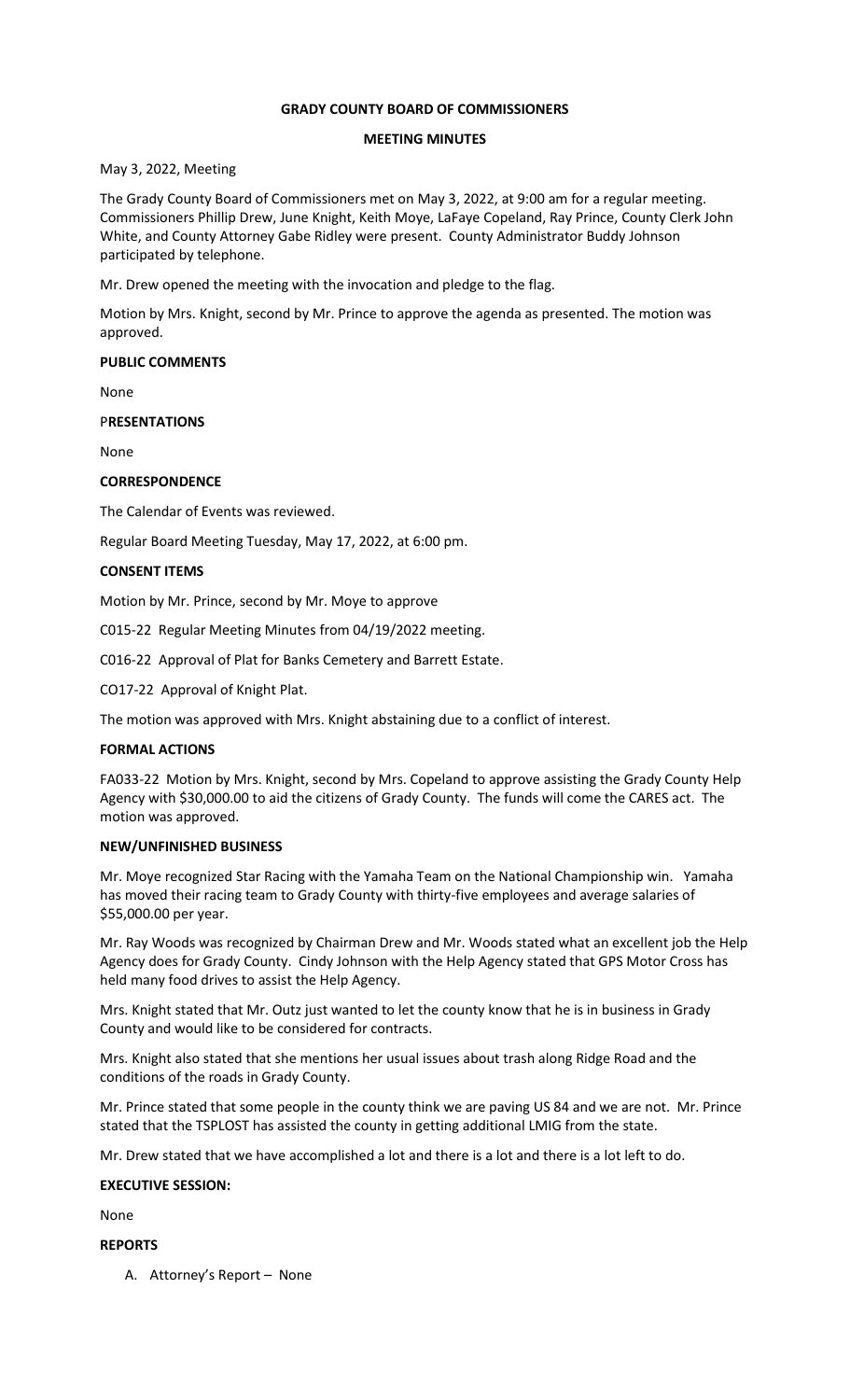B. C.

## **RESOLUTIONS, PROCLOMATIONS, AND AGREEMENTS**

Regular Board of Commissioners Meeting Agenda

May 3, 2022, 9:00 AM

- I. Executive Duties
- A. Call to Order 9:00 AM
- B. Invocation/Pledge
- C. Adoption of Agenda
- D. Public Comments (3 Mins)
- II. Presentations

None

- III. Correspondence
- A. Calendar of events

Regular Board Meeting, Tuesday, May 17, 2022, at 6:00 pm

- IV. Consent Items (One motion)
	- C015-22 Approval Regular Meeting Minutes from 04/19/2022.
	- C016-22 Approval of Plat for Banks Cemetery and Barrett Estate.
	- C017-22 Approval of Knight Plat.
- V. Formal Actions
- FA033-22 Approve/Disapprove giving \$30,000 to the Help Agency to assist the citizens.
- VI. New and unfinished Business

County Administrator's report

VII. Executive Session

None

- VIII. Reports
- a. Attorney's Report
- b.
- c.

# VIII. Adjournment

Individuals with disabilities who require certain accommodations to allow them to observe and/or participate in this meeting, or who have questions regarding the accessibility of the meeting, or the facilities are required to contact the ADA Coordinator at 229-377-1512 promptly to allow the County to make reasonable accommodations for those persons.

# **ADJOURNMENT**

Motion to adjourn was made by Mrs. Knight and second by Mr. Moye. The motion was approved.

 $\overline{\phantom{a}}$  , and the contract of the contract of the contract of the contract of the contract of the contract of the contract of the contract of the contract of the contract of the contract of the contract of the contrac

PHILLIP DREW, CHAIR